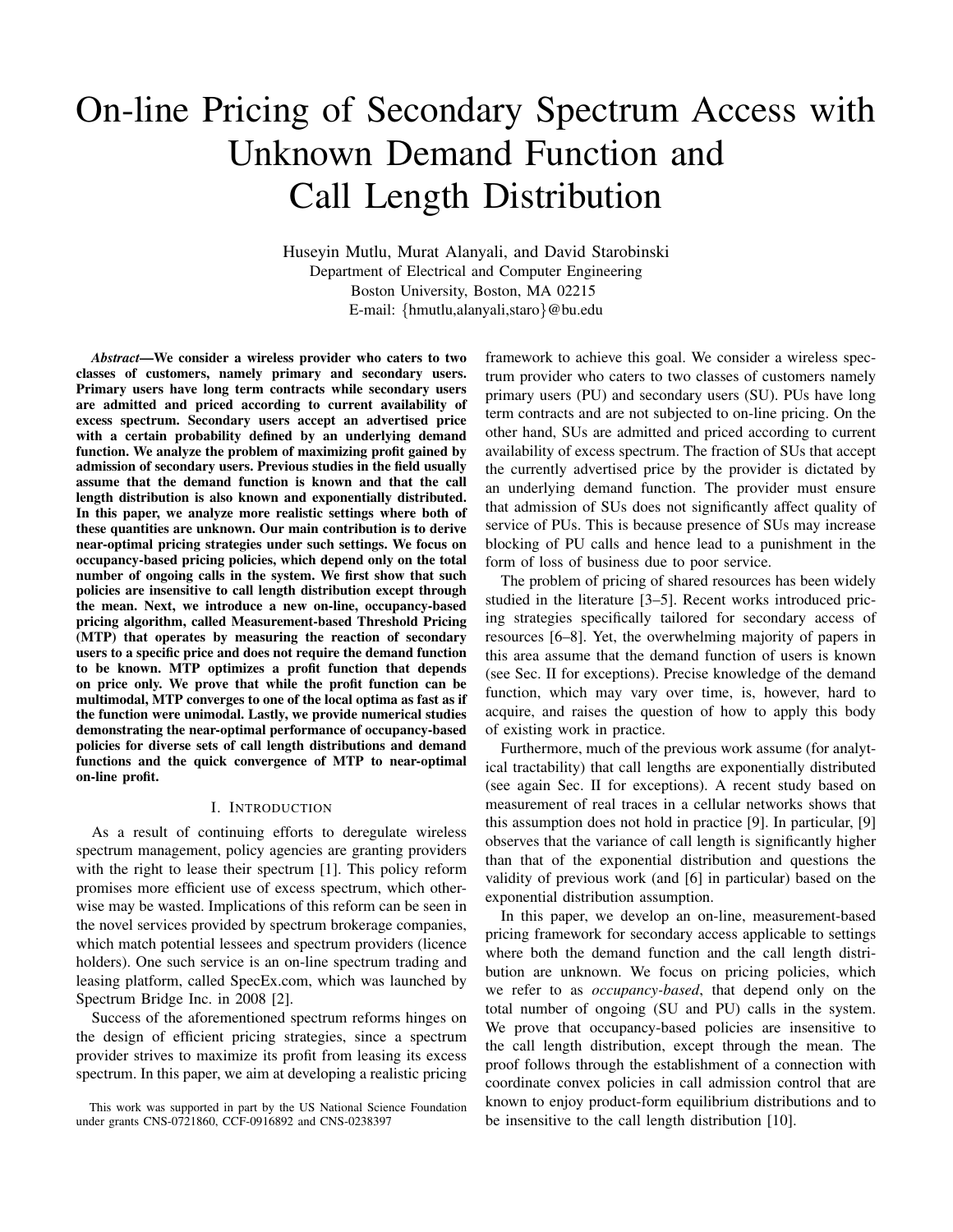Next, we introduce occupancy-based dynamic and threshold pricing policies. In dynamic pricing, a spectrum provider sets a different price for each occupancy level. In threshold pricing, the provider sets a single price and admits an SU only when the occupancy level is below a certain threshold. For the special case of exponentially distributed call lengths, these policies were studied in [6], which shows that optimal threshold pricing performs very close to optimal dynamic pricing. Moreover, the profit region of threshold pricing (i.e., the range of PU arrival rate for which a positive profit can be achieved) is optimal. Due to the insensitivity of occupancy-based policies to the call length distribution, these results directly apply to the general call length distribution case that we study in this paper.

We conduct extensive simulations for call lengths with phase-type distributions exhibiting higher and lower variability than the exponential distribution and various SU demand functions (convex, concave, linear). Through these simulations, we show that the average profits obtained by the optimal occupancy-based dynamic and threshold pricing policies are close to that obtained by the optimal general pricing policy. Note that the optimal general policy is assumed to have exact knowledge of the call length distribution and current phase of each ongoing call, an information that is very difficult to obtain in practice.

Next, we propose a new on-line algorithm, called *Measurement-based Threshold Pricing* (MTP), for efficiently pricing secondary spectrum access when the demand function is unknown, but satisfies certain mild assumptions. This algorithm requires the optimization of only two parameters (threshold and price), which makes it highly preferable over trying to mimic an optimal dynamic policy requiring the optimization of a different price for each channel occupancy level.

MTP is an iterative algorithm, based on a variation of Fibonacci search, that aims to optimize an unknown profit function which depends on price only. At each iteration, MTP measures the average arrival rate of SUs corresponding to a certain *test* price. We show that these price-based measurements are sufficient to derive both the optimal price and the optimal threshold. Though the profit function may be multimodal, we show that MTP converges to a local optimum as fast as if the function were unimodal. Specifically, we show that the number of iterations and measurements required by MTP are logarithmic in the total number of possible prices and are independent of other variables, such as the total number of channels.

Through simulation, we evaluate the performance of MTP with finite measurement windows, which implies that the estimation of the SUs arrival rate at each iteration is noisy. Defining the mean call length to be one unit of time and setting the measurement window length to be one time unit as well, we show that, on average, MTP converges to a profit within 10% of optimal threshold pricing within only 5 time units, assuming a range of  $10<sup>4</sup>$  different possible prices. Larger measurement windows of length 10 and 100 time units, bring the average profit of  $MTP$  within 4% and 2% of the optimal threshold pricing, respectively.

The rest of this paper is structured as follows. In Section II, we discuss related work. In Section III, we introduce the system model and problem formulation. Our contribution on pricing for generally distributed call lengths is given in Section IV. In Section V, the MTP algorithm for pricing with unknown demand function is explained. We provide numerical examples in Section VI and conclude the paper in section VII.

#### II. RELATED WORK

The related work can be broken down to four main categories: congestion-based pricing, secondary access pricing, unknown demand function and insensitivity to call length distribution.

We start with the well studied area of congestion-based pricing. As such, we restrict our literature review to those papers that are the most relevant. Ref. [3] studies pricing of network resources when arrival rate of all users can be regulated with price. They show that static pricing (a single price is advertised regardless of occupancy level) achieves good performance and is optimal in some asymptotic regimes. This result was extended in [4] in the context of large network asymptotics.

In addition to [6], which we mentioned in the previous section, the following papers consider secondary access pricing. Ref. [7] studies optimal and static pricing policies within the context of a generic rental management optimization problem with two types of customers, which are akin to our SUs and PUs. Ref. [11] provides a game theoretic analysis of revenue maximization problem for secondary spectrum access. Ref. [8] studies secondary spectrum access pricing strategies capturing the effects of network-wide interferences. When applicable, the previous work mentioned above assume a known demand function and exponentially distributed call lengths, on the contrary to the model presented in this paper.

Next, we present related work on less studied field of pricing with unknown demand function. Ref. [12] introduces an online algorithm for static pricing of calls with exponentially distributed call lengths. It considers a parametric demand function while we consider a more general non-parametric demand function. Ref. [13] studies a different model than ours where the pricing problem is finite horizon and there is a single product with a finite inventory. They provide on-line learning algorithms for parametric and non-parametric demand functions.

Finally, we provide related work on insensitivity to call length distribution. Ref. [5] shows that static pricing policy is insensitive to call length distribution and is still asymptotically optimal. Ref. [14] also studies static pricing for generally distributed call lengths and shows that the profit function of static pricing is unimodal. It assumes that the demand function is known and that all users are elastic to the price, contrary to our model. Refs. [10] study optimal call admission policy for generally distributed call lengths whereas we study pricing policies. More information on insensitivity to call length distribution can be found in [15, 16].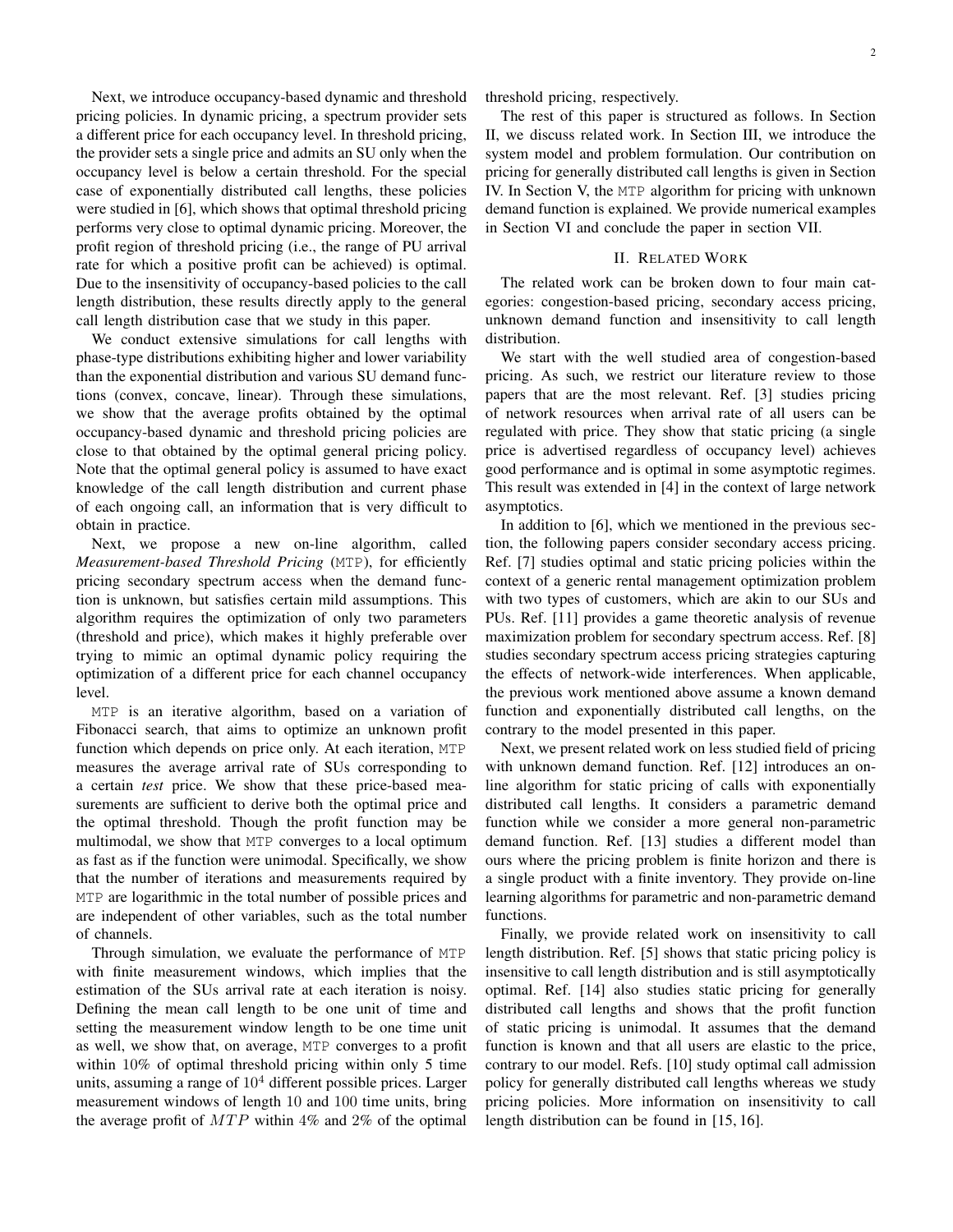#### III. MODEL AND PROBLEM FORMULATION

In this section, we introduce our model and objective. We consider a single-cell wireless network which provides access to C channels. Calls from PUs arrive according to a Poisson process with fixed rate  $\lambda_p > 0$ . A punishment in the amount of  $K$  monetary units is imposed if all the channels are busy and a PU call is blocked. SU call arrivals also form a Poisson process with rate  $\lambda_{SU} > 0$  that is independent of the PUs. We note that the measurement study in [9] justifies the use of the Poisson process to model call arrival rates. When an SU call arrives, it accepts with probability  $p(u)$  the price u advertised by the provider and attempts to join the network. Therefore, the rate at which SUs attempt to access the spectrum is  $\lambda_s(u) = \lambda_{SUP}(u)$ . We refer to  $\lambda_s(u)$  as the *demand function*.

Some of the results in this paper assume one or both of the following assumptions on the demand function. We specifically state whenever these assumptions are required.

*Assumption 3.1:* There exists a maximum price  $u_{\text{max}}$  for which  $\lambda_s(u_{\text{max}}) = 0$ . Moreover,  $\lambda_s(u)$  is a strictly decreasing, differentiable function in u over the interval  $[0, u_{\text{max}}]$ .

The second assumption enables development of our efficient on-line optimization procedure presented in Section V.

*Assumption 3.2:* Let  $u(\lambda_s)$  be the inverse of  $\lambda_s(u)$  on the interval  $0 \le u \le u_{\text{max}}$ . Then  $\lambda_s u(\lambda_s)$  is concave with respect to  $\lambda_s$ .

Assumption 3.2 implies that the marginal instantaneous profit is decreasing with respect to user demand. It ensures a wellbehaved demand function [17]. This assumption is widely made in the literature [3, 13, 17] and is satisfied by variety of demand functions such as functions with exponential, linear and polynomial decay.

We assume that PU and SU call lengths have a common general distribution with mean  $1/\mu$ . Therefore, once accepted PU and SU calls are statistically indistinguishable. The call length distribution, except its mean, is unknown. Without loss of generality, we assume that  $\mu = 1$ , i.e., the mean call length time is one unit of time.

In this paper, we restrict our attention to pricing policies that are based solely on the total number (SU and PU) of ongoing calls in the system. We refer to these policies as *occupancy-based* policies. Note that the total occupancy is not Markovian unless call lengths are exponentially distributed; hence an optimal policy would typically entail further information such as the amount of time each call has already been in the system. An occupancy-based pricing policy sets a advertised SU price  $u_n$  when there are  $n < C$  ongoing calls in the system. Therefore, a policy can be defined as a vector  $\mathbf{u} = (u_0, u_1, u_2, \dots, u_{C-1})$ . We are interested in finding the vector u which maximizes the average profit per unit of time gained from accepting SUs. Prices for u is selected from a discrete set U taking values in the interval  $[0, u_{max}]$ .

We limit optimal pricing policy search to occupancy-based policies for practical concerns; the specific form of the call length distribution is often unavailable or cannot be properly formalized. Even in such cases where the distribution is known, it is hard to price optimally due to uncertainty in the future length of ongoing calls. On the other hand, we show that occupancy-based policies are insensitive to call length distribution. In Section VI, we provide numerical examples showing that the optimal occupancy-based policy performs very close to the optimal general policy.

#### IV. PRICING WITH GENERAL CALL LENGTH DISTRIBUTION

In this section, we show that occupancy-based pricing policies are insensitive to call length distribution except through the mean. We prove this property by showing the insensitivity of the equilibrium probability distribution of occupancy.

#### *A. Insensitivity property*

First, we make a connection between our pricing problem and the following general resource sharing problem. Assume there are  $J$  classes of calls and  $C$  available channels. The state there are *J* classes of cans and *C* available channels. The state<br>of the system,  $\mathbf{n} = (n_1, n_2, ..., n_J)$  where  $\sum_{j=1}^{J} n_j \leq C$ , is defined in terms of the number of ongoing class j calls  $n<sub>j</sub>$ . When the system is in state  $n$ , calls of class  $j$  arrive according to a Poisson process with rate  $\lambda_i(\mathbf{n})$ . Note that the arrival rate is state dependent. Call lengths follow a general distribution with mean  $1/\mu_i$ . A resource sharing policy is a set of rules which dictates whether or not to accept an incoming call of class  $j$  when the system in state **n**.

We are specifically interested in *coordinate convex policies*, defined below, which have the useful property of a product form equilibrium probability distribution that is insensitive to the call length distribution [10].

*Definition 4.1:* Let  $\Omega$  be the set of all possible states **n**. A policy is coordinate convex if there exist a subset  $\omega \subseteq \Omega$  such that 1)  $\mathbf{n} \in \omega$  and  $n_j > 0$  imply  $(n_1, ..., n_j - 1, ..., n_J) \in \omega$ , 2) it accepts a call of class j when in state **n** if  $(n_1, ..., n_j + \epsilon)$  $1, ..., n_J$   $\in \omega$  for  $j = 1, 2, ..., J$ .

Next, we state our main result in this section which is proven by establishing a connection between occupancy-based pricing policies and coordinate convex polices.

*Theorem 4.2:* For any occupancy-based pricing policy **u**, the equilibrium probability distribution of occupancy is insensitive to call length distribution except through its mean and has the following product form:

$$
\pi_n = \frac{\frac{\lambda(0)\lambda(1)\lambda(2)\dots\lambda(n-1)}{n!}}{1 + \frac{\lambda(0)}{1!} + \frac{\lambda(0)\lambda(1)}{2!} + \dots + \frac{\lambda(0)\lambda(1)\lambda(2)\dots\lambda(C-1)}{C!}},\quad(1)
$$

where  $\lambda(n) = \lambda_p + \lambda_s(u_n)$  and n is the number of ongoing calls in the system.

*Proof:* Suppose  $J = 1$ , i.e., there is a single class of calls. Consider a policy which always accepts a call unless the system is full. This policy satisfies both conditions in Definition 4.1 because both  $n + 1$  and  $n - 1$  are allowable states whenever  $n + 1 \leq C$  and  $n - 1 \geq 0$ . In our model, PU and SU have the same call length distribution and thus are indistinguishable once in the system. Therefore, SU and PU calls can be viewed as belonging to the same class of calls with arrival rate  $\lambda(n) = \lambda_p + \lambda_s(u_n)$  at state *n*. Then, any fixed policy u always accepts these single class calls. Therefore, it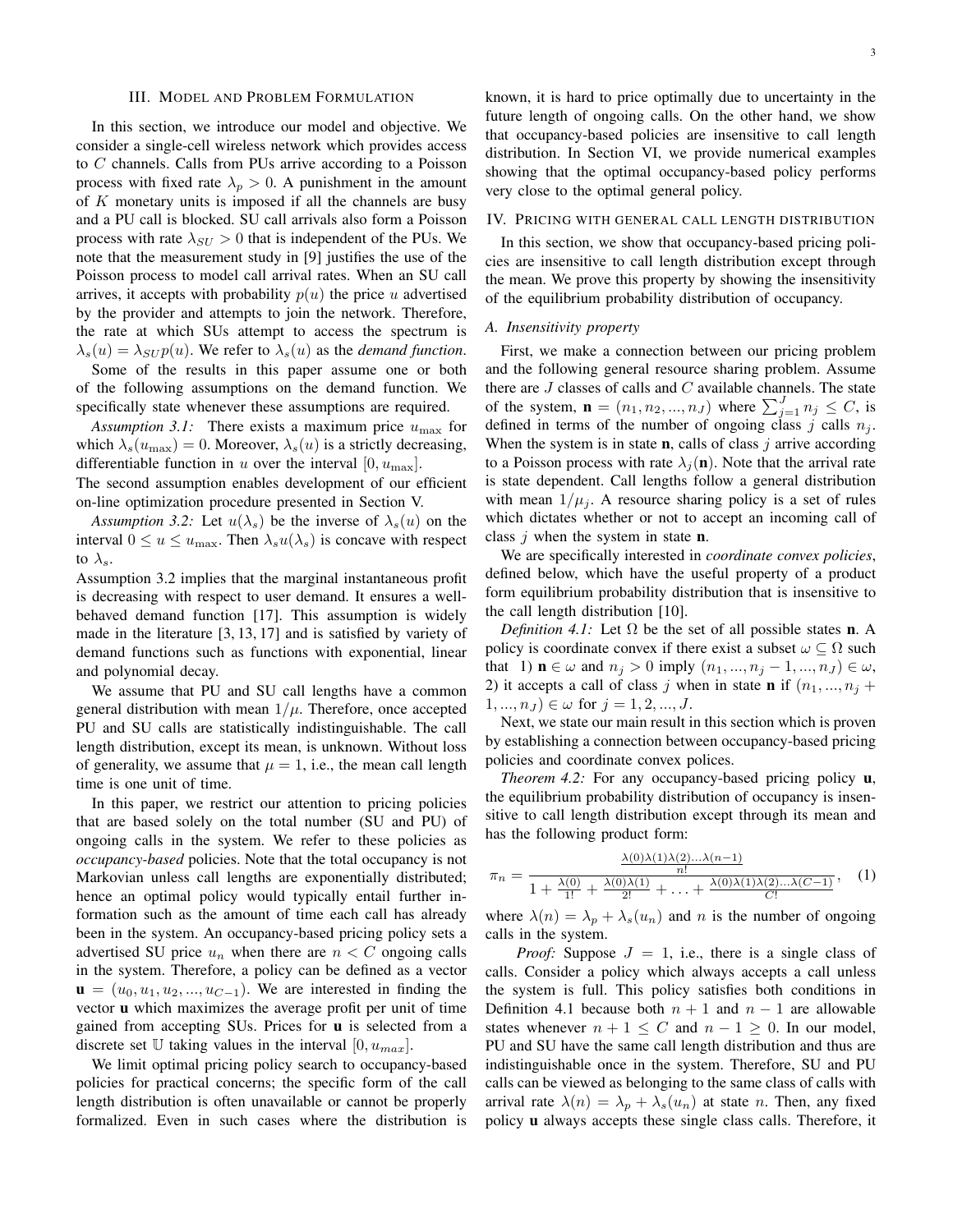has a product form equilibrium probability distribution which is insensitive to the call length distribution.

## *B. Optimal occupancy-based dynamic and threshold pricing policies*

From Theorem 4.2, we deduce that an occupancy-based pricing policy induces the same equilibrium occupancy for all call length distributions with mean 1. Hence one may as well study the equilibrium under exponential call length distribution. Based on the work in [6] with exponentially distributed call lengths, we next summarize the main properties of the optimal occupancy-based dynamic and threshold pricing policies that are necessary to follow the rest of this paper. The results in this section require Assumption 3.1 on the demand function.

First, we provide the average profit function for a given occupancy-based pricing policy with price vector u:

$$
R = \sum_{n=0}^{C-1} \pi_n \lambda_s(u_n) u_n - \pi_C \lambda_p K + E(\lambda_p, C) \lambda_p K,
$$
 (2)

where  $E(\lambda_p, C)$  is the blocking probability of PUs in the absence of SU arrivals. This quantity corresponds to the wellknown *Erlang-B* formula

$$
E(\lambda_p, C) = \frac{\frac{\lambda_p^C}{C!}}{\sum_{n=0}^C \frac{\lambda_p^n}{n!}}.
$$
 (3)

The first term in Eq. (2) represents the sum of the average revenues collected from SUs in each state. The second term is the average punishment due to rejected PUs. The last term  $E(\lambda_p, C) \lambda_p K$  acts as the normalization term to ensure that the profit is zero when all SUs are rejected.

Note that the average profit function in Eq. (2) as well as the optimal occupancy-based policy that maximizes it do not depend on the call length distribution except through the mean. Thus, the optimal occupancy-based policy can be calculated by assuming that the call lengths are exponentially distributed. Under this assumption, occupancy-based pricing can be modeled as an average reward dynamic programming problem with  $C$  states, and the optimal prices can be calculated by using policy iteration [6]. Since the optimal occupancybased policy is insensitive to the call length distribution, it is valid for any distribution.

In a threshold pricing policy, SU calls are admitted and charged a price  $u$  when the channel occupancy is smaller than some threshold  $T$  and rejected otherwise. This is equivalent to having the following price vector

$$
\mathbf{u} = (\underbrace{u, u, \dots, u}_{T}, \underbrace{u_{max}, u_{max}, \dots, u_{max}}_{C-T}).
$$

Consequently, the total arrival rate until the occupancy level reaches T channels is  $\lambda_p + \lambda_s(u)$  and  $\lambda_p$  afterwards.

Assuming the above price vector, the average profit function of threshold pricing policy is

$$
R_T(u) = \sum_{n=0}^{T-1} \pi_n \lambda_s(u)u - \pi_C \lambda_p K + E(\lambda_p, C)\lambda_p K.
$$
 (4)

The optimization of threshold pricing policy involves finding the optimal values for the price  $u$  and threshold  $T$ . Since the profit function of threshold pricing policy is insensitive to the call length distribution, it retains properties that are introduced in [6]. In the next section, we will exploit these properties to maximize  $R_T(u)$  when the demand function is unknown.

## V. SPECTRUM PRICING WITH UNKNOWN DEMAND FUNCTION

Typically, the SU demand function  $\lambda_s(u)$  is unknown. In this section, we introduce an algorithm called Measurementbased Threshold Pricing (MTP) algorithm to calculate the threshold pricing policy under this condition.

When  $\lambda_s(u)$  is unknown, a formula for the threshold pricing profit function  $R_T(u)$  is unavailable. However, we can measure the arrival rate of SUs for a specific price  $u$  and threshold T and calculate the average profit  $R_T(u)$  for that price and threshold. Measurements are conducted by observing, for a sufficiently long period of time, the rate of SUs who accept the advertised price. In this section, we assume that measurements are exact. In Section 6, we numerically study the robustness of MTP to noise due to finite measurement windows. The threshold  $T$  used during the measurement is irrelevant due to the following property of  $R_T(u)$ .

*Lemma 5.1:* For a given price u,  $R_T(u)$  can be calculated for any threshold  $1 \le T \le C$  with a single measurement. This lemma is direct consequence of Eq. (4), which can

be calculated for any threshold and a given price once the corresponding  $\lambda_s(u)$  is acquired as a result of a measurement.

In practice, required measurements have to be performed while the system is in operation. These measurements are often done with non-optimal parameters which causes profit loss. Therefore, our main goal is to calculate the optimal threshold pricing policy with as few measurements as possible.

#### *A. Properties of threshold pricing profit function*

The properties we introduce in this section require both Assumption 3.1 and Assumption 3.2 on the demand function. These assumptions ensure that, for a fixed threshold, the profit function  $R_T(u)$  is unimodal with respect to price in [0,  $u_{max}$ ] [6]. A function is unimodal over a certain interval, if it has a single maximum over that interval. This property enables efficient calculation of the optimal price for a given threshold. However, finding the optimal threshold requires a search over all possible threshold values. We circumvent this problem by introducing an auxiliary profit function which depends on price only:

$$
R_{max}(u) = \max_{1 \le T \le C} (R_T(u))
$$
\n<sup>(5)</sup>

For a given price  $u$ , this function can be calculated with a single measurement thanks to Lemma 5.1.

During our numerical studies, we observed that, for certain range of system parameters,  $R_{max}(u)$  possesses the following property.

*Claim 5.2:*  $R_{max}(u)$  can be multimodal in u for certain system parameters and demand functions.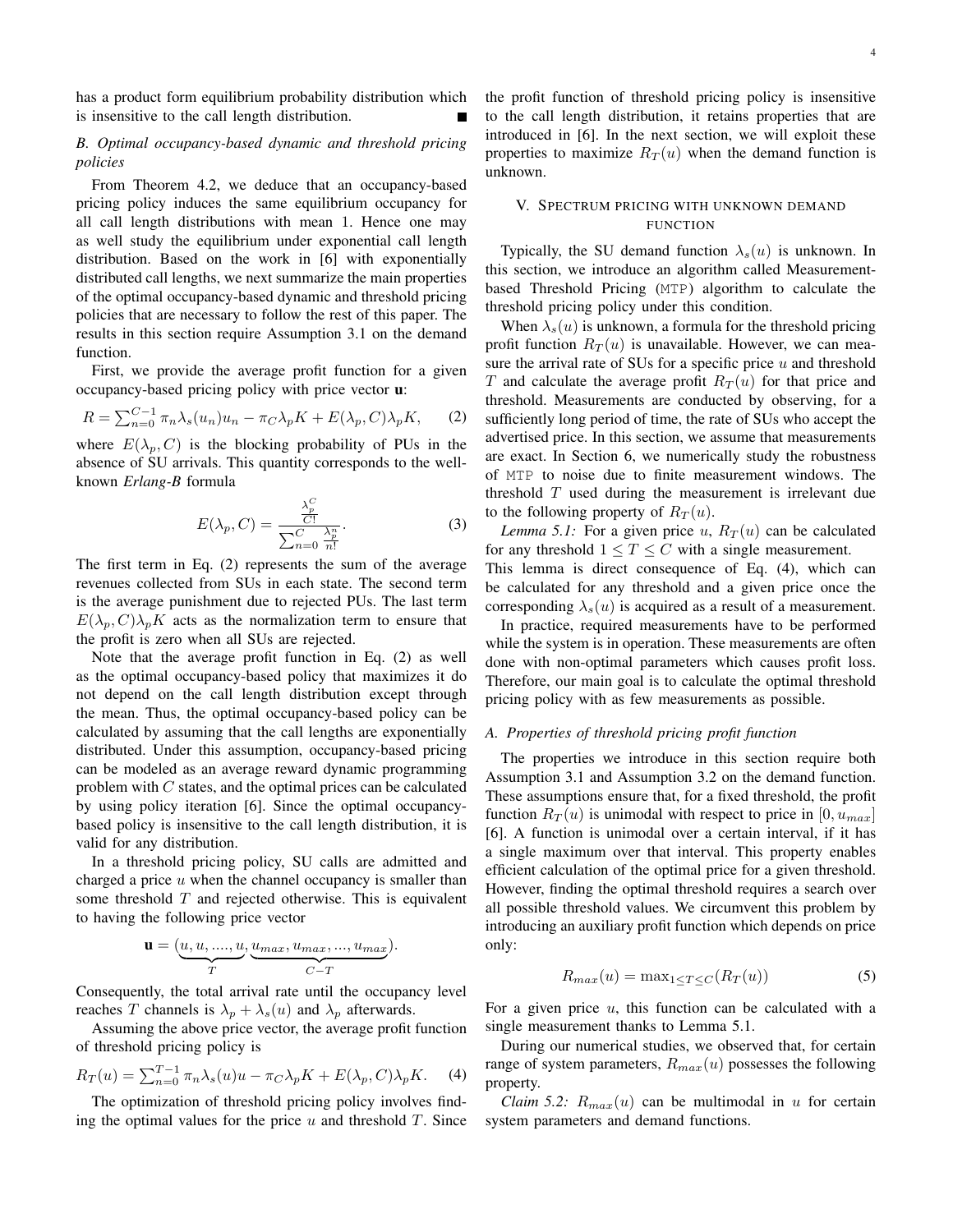

Fig. 1. Multimodal  $R_{max}(u)$  and  $R_T(u)$  for  $T=12$  and  $T=13$  on which maximums occur. System parameters are  $C = 20$ ,  $\lambda_s(u) = (10-u)_+, \lambda_p =$ 12.5 and  $K = 120$ .

*Proof:* Consider a 20 channel system with linear demand function  $\lambda_s(u) = (10 - u)_+$ . The PU arrival rate is  $\lambda_p = 12.5$ and the penalty for blocking a PU user is  $K = 120$ . The function  $R_{max}(u)$ , for this set up, is plotted in Figure 1. This specific function has two maximum points at  $u = 7.91$  and at  $u = 8.21$ . The corresponding maximizing thresholds are  $T = 12$  and  $T = 13$ , respectively.

Claim 5.2 is a rather undesirable property from an optimization point of view. Nevertheless, in the next section, we show that a local optimal price and threshold can be calculated as efficiently as if  $R_{max}(u)$  were unimodal.

#### *B. Measurement-based Threshold Pricing (*MTP*)*

In this section, we describe the MTP algorithm and prove that it converges to a local maximum of  $R_{max}(u)$ . As expected, when the function is unimodal it converges to the global maximum. During our numerical studies, we observed that when  $R_{max}(u)$  is multimodal, the average profits of local maximums are very close to each other, as observed in Fig. 1. Therefore, we do not expect significant profit loss when the algorithm converges to a local maximum rather than the global one.

While one can calculate the value of  $R_{max}(u)$  for a given price with a single measurement, same is not true for its derivative which can be undefined at certain points (transition points from one  $R_T(u)$  to another). Therefore, we base the MTP algorithm on the derivative-free *Fibonacci search* which was first introduced by Kiefer [18]. Fibonacci search is a sequential line search algorithm which maximizes a unimodal function. In every iteration, it makes a function evaluation. Together with the information from earlier evaluations, it reduces the minimum interval where the optimal point is known to lie. This interval is referred to as *interval of uncertainty*. Under the following criteria of optimality, Fibonacci search is optimal for searching the maximum of a unimodal function. If the number of function evaluations is fixed in advance, Fibonacci search finishes with the largest ratio of initial size of interval of uncertainty to its final size [18].

In our case, function evaluations, i.e., measurements are conducted for discrete values of price. Therefore, we utilize a discrete version of Fibonacci search (also known as lattice search)[19]. While Fibonacci search might fail to converge when the function is multimodal, MTP converges to a local maximum of  $R_{max}(u)$ . We manage this by taking advantage of the fact that  $R_{max}(u)$  is the maximum of unimodal functions  $R_T(u)$  for  $1 \leq T \leq C$ . Algorithm 1 provides a pseudo-code for MTP which we next explain.

In the  $i^{th} \geq 0$  iteration, MTP attempts to maximize the unimodal function  $R_{T_i^*}(u)$  the same way as Fibonacci search would do. Here,  $T_i^*$  represents the *active threshold* in iteration  $i$  which we calculate in the following manner. Let  $S$  be the set of prices for which measurements have been obtained so far, i.e., if  $u \in S$ , then we know the corresponding arrival rate  $\lambda_s(u)$ . For  $u \in S$ , we can then calculate  $R_T(u)$  for all values of T and deduce the value of  $R_{max}(u)$  as well. Let

$$
u_i^* = \arg \max_{u \in S} (R_{max}(u))
$$
 (6)

be the price which yields the maximum profit observed so far. Then,

$$
T_i^* = \arg \max_{1 \le T \le C} (R_T(u_i^*)) \tag{7}
$$

is the optimal threshold for the price  $u_i^*$  and  $R_{T_i^*}(u_i^*) =$  $R_{max}(u_i^*)$  is the maximum profit calculated so far. In every iteration, MTP makes a measurement for a new test price. At the end of every iteration, the active threshold is updated according to this new measurement.

MTP chooses the new test price according to Fibonacci numbers. Fibonacci numbers are defined such that

$$
F_k = F_{k-1} + F_{k-2}
$$

where  $F_0 = 0$  and  $F_1 = 1$ . Let,  $\hat{U}^i$  be the interval of uncertainty in the  $i^{th}$  iteration. MTP requires that the initial interval of uncertainty  $\hat{U}^0$  contains exactly  $F_m+1$  prices where m is the smallest integer which satisfies  $|\mathbb{U}| \le F_m + 1$ . Recall that U is the set of all possible prices. In order to comply with this condition, we insert  $F_m + 1 - |\mathbb{U}|$  fictitious prices to the end of the price series. We assume that the fictitious prices are all equal to  $u_{max}$ .

Let  $u_j^{\hat{i}}$  represent the  $j^{th} \geq 0$  price in  $\hat{U}^i$ . Then,  $\hat{U}^0 =$  $(u_0^0, u_1^0, u_2^0, \ldots, u_{F_m}^0)$  which naturally contains all local optima of  $R_{max}(u)$ . In every iteration, the size of the interval of uncertainty is reduced such that  $|\hat{U}^i| = F_{m-i} + 1$  i.e.,

$$
\hat{\mathbb{U}}^i=(u^i_0,u^i_1,u^i_2,...,u^i_{F_{m-i}})=[u^i_0,u^i_{F_{m-i}}].
$$

MTP reduces  $\hat{\mathbb{U}}^i$  by comparing  $R_{T_i^*}(u)$  for two internal test prices,  $u_{F_{m-i-2}}^i$  and  $u_{F_{m-i-1}}^i$ . For the sake of simpler notation, we denote these prices as  $u_a^i$  and  $u_b^i$ , respectively.

The algorithm starts with an initialization step in which  $m$ is calculated and  $\hat{U}^0$  is constructed. Then, measurements for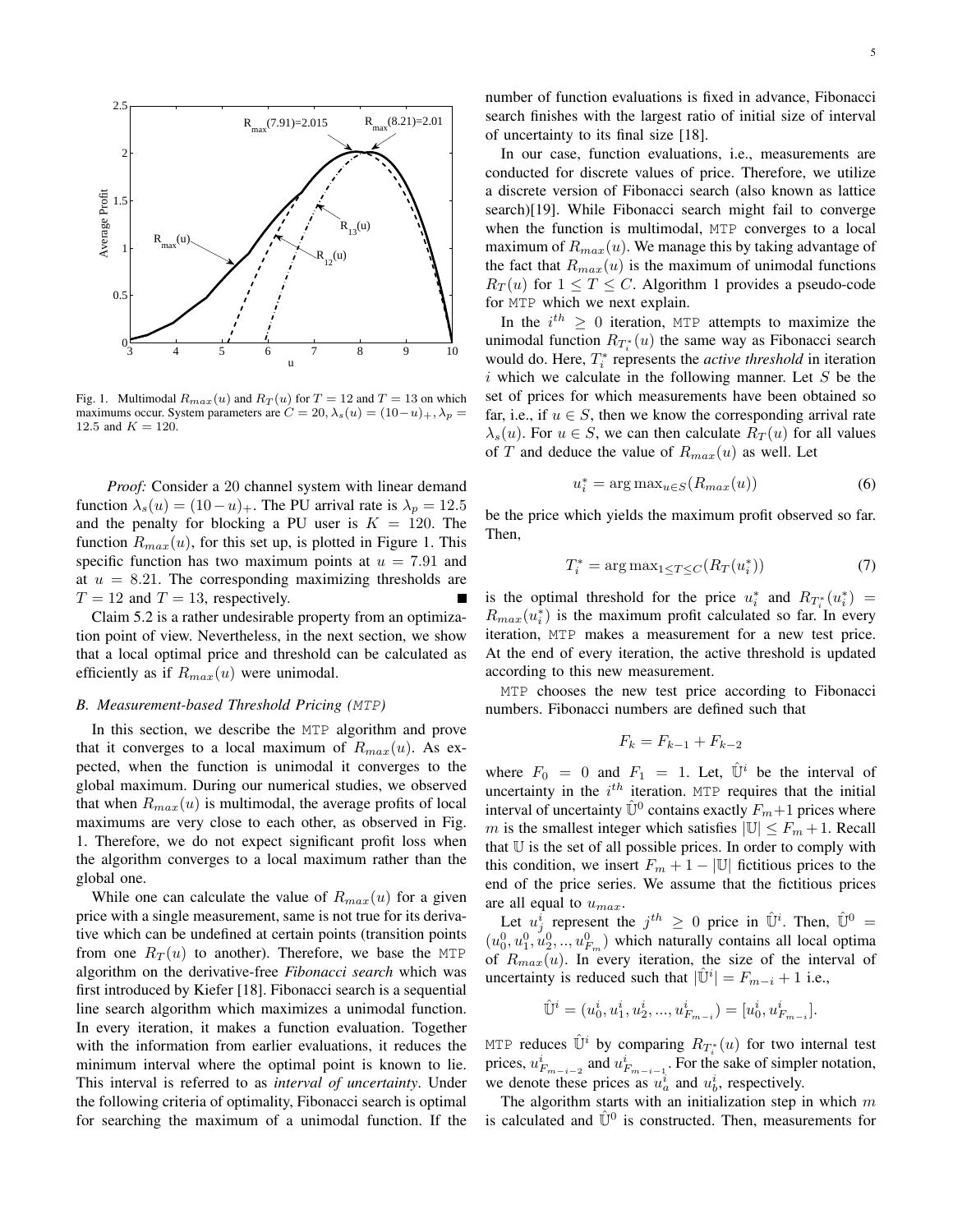### Algorithm 1 Measurement-based Threshold Pricing (MTP)

Calculate m and construct  $\hat{U}_0$ Make measurements for  $u_a^0$  and  $u_b^0$  $u_0^* = \arg \max_{u \in S} (R_{max}(u))$  $T_0^* = \arg \max_{1 \le T \le C} (R_T(u_0^*))$ for  $i = 0$  to  $m - 4$  do if  $R_{T_i^*}(u_a^i) \geq R_{T_i^*}(u_b^i)$  then  $\hat{\mathbb{U}}^{i+1} = [u_0^i, u_b^i]$ Make measurement for  $u_a^{i+1}$ else  $\hat{\mathbb{U}}^{i+1} = [u_a^i,u_{F_{m-i}}^i]$ Make measurement for  $u_b^{i+1}$ end if  $u_{i+1}^* = \arg \max_{u \in S} (R_{max}(u))$  $T_{i+1}^* = \arg \max_{1 \le T \le C} (R_T(u_{i+1}^*))$ end for return  $u_{m-3}^*$  and  $T_{m-3}^*$ 

 $u_a^0$  and  $u_b^0$  are obtained. The initialization step ends with the calculation of  $u_0^*$  and  $T_0^*$ .

Each iteration starts by comparing the value of  $R_{T_i^*}(u_a^i)$ and  $R_{T_i^*}(u_b^i)$ . If  $R_{T_i^*}(u_a^i) \ge R_{T_i^*}(u_b^i)$ , then we have

$$
R_{T_i^*}(u_a^i) \ge R_{T_i^*}(u_b^i) \ge R_{T_i^*}(u_{F_{m-i}}^i).
$$

Since  $R_{T_i^*}(u)$  is a unimodal function, the optimal price for  $R_{T_i^*}(u)$  can not be in  $(u_b^i, u_{F_{m-i}}^i]$ . Therefore, the interval of uncertainty is reduced to  $\hat{U}^{i+1} = [u_0^i, u_b^i]$ . For the next iteration we need  $u_a^{i+1} \in S$  and  $u_b^{i+1} \in S$ . It can be verified that  $u_b^{i+1} = u_a^i$ , and thus we only need to make a measurement for  $u_a^{i+1}$ .

If  $R_{T_i^*}(u_a^i) < R_{T_i^*}(u_b^i)$ , we have

$$
R_{T_i^*}(u_0^i) \le R_{T_i^*}(u_a^i) < R_{T_i^*}(u_b^i).
$$

Due to similar arguments to those in the previous case, the interval of uncertainty is reduced to  $\hat{U}^{i+1} = [u_a^i, u_{F_{m-i}}^i]$ . In this case  $u_a^{i+1} = u_b^i$  and we make a measurement for  $u_b^{i+1}$ .

At the end of each iteration,  $u_{i+1}^*$  and  $T_{i+1}^*$  are updated for the use of next iteration. The algorithm terminates after  $m-3$ iterations (when  $i = m - 4$ ), and returns  $u_{m-3}^*$  and  $T_{m-3}^*$ , which are local optimal price and threshold of  $R_{max}(u)$ , as proven next.

We start with the following lemma.

*Lemma 5.3:* When the active threshold is changed to  $T_i^* \neq$  $T_{i-1}^*$ , the optimal price for  $R_{T_i^*}(u)$  is in  $\hat{\mathbb{U}}^i$ .

*Proof:* Assume that the active threshold is changed to  $T_i^*$ due to the measurement for price  $u_a^i$ . This means,  $R_{T_i^*}(u_a^i)$ is the maximum profit calculated so far, i.e.,  $R_{T_i^*}(\dot{u}_a^i)$  >  $R_{T_i^*}(u_0^i)$  and  $R_{T_i^*}(u_a^i) > R_{T_i^*}(u_{F_{m-i}}^i)$  Since  $u_0^i < u_a^i <$  $u_{F_{m-i}}^i$  and  $R_{T_i^*}(u)$  is unimodal, the optimal price for  $R_{T_i^*}(u)$ must be in  $\hat{\mathbb{U}}^i$ . Same arguments are true if the measurement had been conducted for  $u_b^i$ .

Next, we present the convergence theorem.

*Theorem 5.4:* MTP converges to a local optimal of  $R_{max}(u)$ in  $m-3$  iterations and requires  $m-1$  measurements, where

$$
m = \min_{k} \{k : |\mathbb{U}| \le F_k + 1\}.
$$

*Proof:* We first prove the first part of the theorem. In the last iteration  $i = m - 4$ , the interval of uncertainty is reduced to  $\hat{U}^{m-3}$  which contains  $|\hat{U}^{m-3}| = 4$  different prices, and a measurement is conducted for the only price in  $\hat{U}^{m-3}$ which has not been yet tested (either  $u_a^{m-3}$  or  $u_b^{m-3}$ ). Finally,  $u_{m-3}^*$  and  $T_{m-3}^*$  are calculated. Even though  $T_{m-3}^*$  could be different from  $T_{m-4}^*$  (the last active threshold),  $u_{m-3}^*$  is the optimal price of  $R_{T_{m-3}^*}(u)$  due to Lemma 5.3 and the fact that  $u_{m-3}^*$  is the best performing price in  $\hat{U}^{m-3}$ .  $u_{m-3}^*$  is a local optimal of  $R_{max}(u)$  because it is the optimal price of  $R_{T_{m-3}^*}(u)$  and  $T_{m-3}^*$  is the optimal threshold for  $u_{m-3}^*$ .

As for the second part of the theorem, MTP makes a new measurement in every iteration. Together with the initial two, the algorithm requires  $m - 1$  measurements.

In conclusion to this section, we note that the number of measurements required by MTP is the same as in the Fibonacci measurements required by MTP is the same as in the Fibonacci<br>search which is  $\log_{\phi}(|U|) + O(1)$  where  $\phi = (1 + \sqrt{5})/2$  is the golden ratio [20]. MTP can easily be adapted to converge to the global maximum of  $R_{max}(u)$ . To do so, the threshold should be kept fixed throughout the MTP algorithm. This should be repeated for all possible thresholds  $1 \le T \le C$ . However, in this case the algorithm would require  $C(\log_{\phi}(|\mathbb{U}|) + O(1))$ measurements instead.

## VI. NUMERICAL RESULTS

# *A. Comparison between the optimal occupancy-based and the optimal general policies*

In this section, we compare the optimal occupancy-based, the optimal threshold and the optimal general pricing policies. We demonstrate near-optimal performances of occupancybased policies for diverse set of call length distributions and demand functions.

We consider phase-type call length distributions with two phases, namely, hyper-exponential and hypo-exponential distributions. These distributions provide valuable insight on the performance of occupancy-based policies for broad range of call length variances. For exponentially distributed call lengths, for which the optimal occupancy-based policy is also the optimal general policy, the coefficient of variation  $c_v$  (ratio of standard deviation to mean) is 1. These distributions represent divergence from exponential distribution in both directions. For hyper-exponential  $c_v \geq 1$  and for hypo-exponential  $c_v < 1$ [21].

If a call length has a two-phase hyper-exponential distribution then with probability  $p$  it is exponentially distributed with mean  $1/\mu_1$  and with probability  $1 - p$  it is exponentially distributed with mean  $1/\mu_2$ . In the hypo-exponential case (also known as generalized Erlang distribution), a call starts the first phase which is exponentially distributed with mean  $1/\mu_1$ , and then continues to the second phase which is exponentially distributed with mean  $1/\mu_2$ .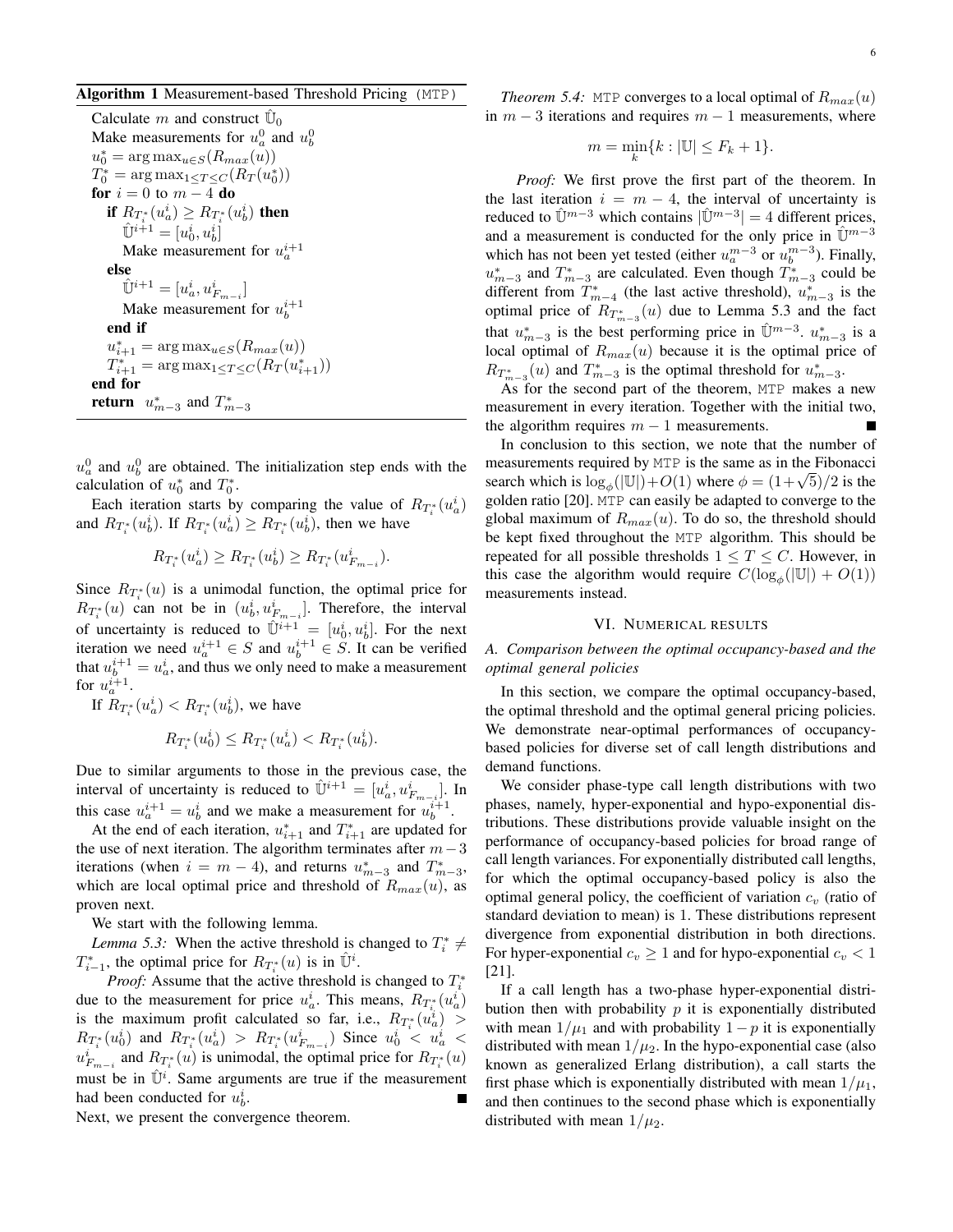TABLE I PHASE-TYPE DISTRIBUTIONS

| Distribution | $\mu_1$ | $\mu_2$ | $\boldsymbol{p}$ | Mean | Variance |
|--------------|---------|---------|------------------|------|----------|
| $Hyper-1$    |         | 1/3     | 3/4              |      | 11/3     |
| Hyper-2      |         | 2/3     | 1/2              |      | 3/2      |
| $Hypo-1$     |         |         | n/a              |      | 1/2      |
| $Hypo-2$     | 10/9    | 10      | n/a              |      | 41/50    |

In Table I, we present parameters of the specific phasetype distributions that we consider. We calculate the optimal general policy for these distributions by assuming that we have exact knowledge of the distribution as well the phase of each ongoing call, an information which is hard to obtain in practice. With this information, we model the system as an average reward dynamic programming problem where states are defined as the total number ongoing calls in each phase. It can be shown that there are  $(C+1)(C+2)/2$  states and  $C(C+1)/2$  prices to optimize, substantially larger than the C states and  $C - 1$  prices that the occupancy-based model requires.

To demonstrate performances of the pricing policies for SU demand functions with different characteristics, we use the following function which can take various shapes depending on the parameter  $\beta$ :

$$
\lambda_s(u) = \alpha \left(\frac{u_{max} - u}{u_{max}}\right)^{\beta}, \qquad u \in [0, u_{max}].
$$
 (8)

For  $\beta = 1$  it is linear, for  $\beta < 1$  it is convex and for  $\beta > 1$ it is concave. This demand function is also used in [7] and satisfies Assumptions 3.1 and 3.2. We study different shapes of this demand function for  $\alpha = 10$  and  $u_{max} = 10$ .

In Fig. 2, we compare the performances of the optimal occupancy-based, the optimal threshold and the optimal general policy for a linear demand function  $(10 - u)_{+}$  and call lengths with phase-type distributions shown in Table I. Fig. 2 shows the average profit generated for different values of  $\lambda_p$ . It is clear that in all the cases, the curves are very close. The greatest difference between the optimal occupancy-based policy and the optimal general policy is observed for the case of Hyper-1, which has the highest variance. To quantify the difference, we compute, for each policy, the average profit taken over all PU arrival rates  $\lambda_p$  for which a strictly positive profit is obtained. In other words, we compute the integral of each function divided by the support of the function (this support happens to be the same for all policies). For the Hyper-1 case, this quantity turns out to be 13.977 (monetary units) for the optimal general policy, 13.836 for the optimal occupancybased policy, and 13.672 for the optimal threshold policy, i.e., a revenue loss of only about  $1\%$  and  $2.2\%$  for the latter two policies, respectively.

In [9], Willkomm et. al. conclude that the call length distribution can not be properly modeled by using exponential or Erlang distributions (a special case of hypo-exponential distributions with  $\mu_1 = \mu_2$ ). Moreover, they observed that the variance is more that three times the mean. Therefore, the Hyper-1 model which has variance 3.67 times the mean is consistent with these observations.

We have also conducted numerical analysis for call lengths having two-phase hyper-exponential distribution with higher variances. We observed that, for these higher variances, the performance of the optimal occupancy-based policy remains similar to that in Fig. 2.

In Fig. 3, we compare the performances of the aforementioned policies for concave  $(\lambda_s(u)) = 10(\frac{10-u}{10})^2$  and convex  $(\lambda_s(u) = 10(\frac{10-u}{10})^{1/2})$  demand functions, using Hyper-1 as the call length distribution. For this setting, we observe that the optimal occupancy-based policy as well as the optimal threshold policy again perform close to optimal general policy, the concave case being the worse among the two. In that case, the average profit taken over profit-yielding values of  $\lambda_n$  is 8.163 for optimal general policy, while that of optimal occupancy-based policy is 8.071 (about 1.1% smaller) and that of the optimal threshold policy is 7.970 (2.3% smaller).

#### *B. Pricing with unknown demand function*

In this section we evaluate the performance of MTP with finite measurement windows. We consider the interval  $\mathbb{U} =$  $[0, 10]$  as the set of available prices where discrete prices are  $\Delta u = 10^{-3}$  monetary units apart. Therefore, the total number of possible prices is  $|\mathbb{U}| = 10001$ . It can be verified that, in this case,  $m = 21$  because  $F_{21} = 10946$ . It means that MTP terminates in  $m - 3 = 18$  iterations and makes  $m - 1 = 20$ measurements.

In Figures 4 and 5, we show the average profit  $(R_T(u))$ corresponding to the current test price and the current active threshold  $T_i^*$ . We run the algorithm 100 times and take sample average of the average profits. We also display 95% confidence interval for these samples for each measurement window. Recall that, we define the mean call length to be one time unit, which is typically in the order of a few minutes [9].

In Fig. 4, we assume that SUs request access to the spectrum with a rate of  $\lambda_s(u) = 10(\frac{10-u}{10})^{1/2}$  calls per time unit, which is unknown to MTP. PUs arrive with a known constant rate of  $\lambda_p = 8$  calls per time unit. We use a 10 time units measurement window. The figure shows that MTP converges within  $4\%$  of the optimal threshold policy and within  $5\%$  of the optimal occupancy-based policy in 5 iterations. Note that, at some iterations, MTP selects test prices such that the average profit drops, as seen in the fourth iteration of Fig. 4.

In Fig. 5, we run MTP for the linear demand function  $\lambda_s(u) = (10 - u)_+$  and different measurement windows (note the logarithmic scale of the  $x$ -axis). We observe that for 1 time unit measurement window, MTP comes within  $10\%$ neighborhood of optimal pricing in just 5 time units. Naturally, the longer the measurement window, the closer MTP comes to the optimal threshold policy.

#### VII. CONCLUSION

In this paper, we investigated pricing of secondary spectrum access with unknown demand function and generally distributed call lengths. First, we introduced occupancy-based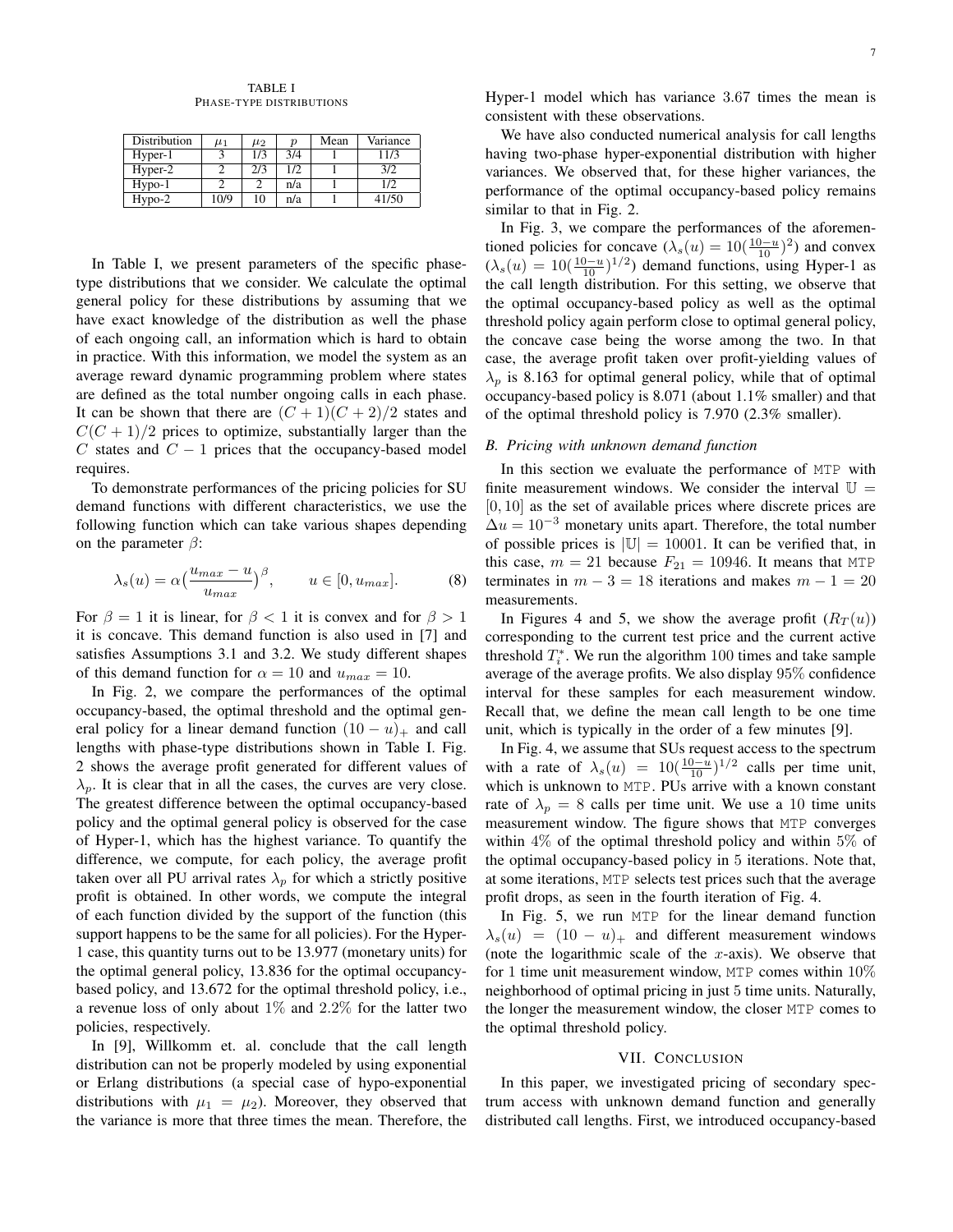

Fig. 2. Comparison of the optimal occupancy-based, the optimal threshold and the optimal general policy for hyper-exponentially and hypo-exponentially distributed call lengths. System parameters:  $K = 100$ ,  $C = 20$  and the demand function is  $\lambda_s(u) = (u - 10)_+$ .



Fig. 3. Comparison of the optimal occupancy-based, the optimal threshold and the optimal general policy for hyper-exponentially distributed call lengths.<br>System parameters:  $K = 100$ ,  $C = 20$ . In Fig. (a) the demand functi

pricing policies which price SUs based solely on the total number of ongoing calls. We showed that these policies are insensitive to the call length distribution except through the mean. This property makes occupancy-based policies the solution of choice because the call length distribution is usually unknown or difficult to precisely characterize. We provided numerical comparisons of the optimal occupancy-based, the optimal threshold and the optimal general policy when call lengths have hyper-exponential and hypo-exponential distributions. For these phase-type distributions, we calculated the optimal general policy assuming that we know the exact phase of each ongoing call. We observed that for the optimal